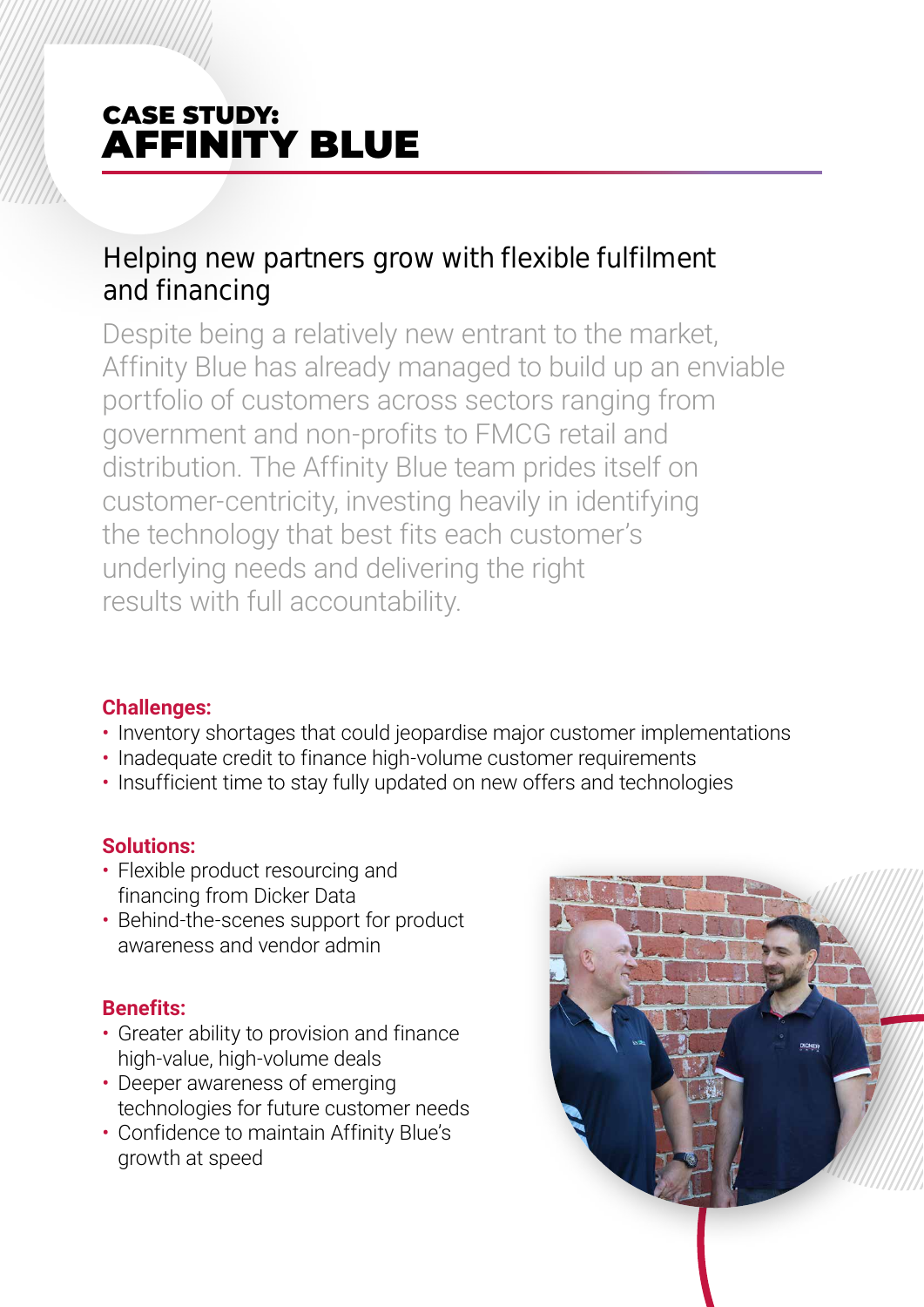## Challenges:

#### **Meeting high-volume orders with minimal resources**

Affinity Blue's high standards of customer success, coupled with its founders' deep technical experience in Aruba and other wireless technologies, were bringing in retail and government clients far bigger than firms of its size would typically take on. That rapid upscaling, however, comes with its own set of operational challenges – like meeting enterpriselevel demand with a team of only five people and relatively lean finances.

"Being a start-up, we often lack the credit terms needed to finance gear for bigger orders, and broader logistical challenges have made it harder to acquire the sheer volumes of hardware that our customers increasingly need – sometimes with little notice due to just how quickly conditions for them can change," says Simon Hayward, Managing Director of Affinity Blue. "When you're a small fish in the ocean, it's often hard to go against the tide and deliver at scale compared to other larger firms – which can sometimes prove immensely frustrating for us and our customers."

As Affinity Blue's order book has grown, its people also find themselves with less time to stay up to date with the latest product updates and relationships with new vendors. "There's a certain amount of time you need to devote to simply reading up on promotions and settling contracts with vendors," Hayward admits. "And if we're not careful, that can fall by the wayside."

## Solution:

#### **Flexible logistics and frictionless support**

Dicker Data's flexibility with resourcing and financing have proven vital to how Affinity Blue serves its largest customers, particularly when faced with urgent requirements for inventory or deal closure.

"The Dicker team not only hold substantial buffers on inventory, they're also quick to equip us with loan gear or substitute products in when a specific access point or switch isn't available," says Hayward. "And they've been incredibly flexible in negotiating easier payment terms that allow us to bring in high volumes of hardware, even though we don't have the credit of more established firms – something which a lot of distributors have refused to offer us."

"We share the same values as the team at Affinity Blue: focus on what's best for the customer, and what we need to do to make it happen," says Darko Raic, Solutions Architect at Dicker Data. "We want to enable our partners wherever we can: it's a win for them, their customers, and us."

That flexibility has allowed Affinity Blue to pursue and deliver on much larger deals with confidence, further fuelling the firm's reputation for customer excellence. Dicker Data also keeps the Affinity Blue team up to date with the latest promotions and enhancements to Aruba solutions, which currently make up as much as 95% of the firm's business; as well as managing the administrative and compliance load of onboarding Affinity Blue as a partner with a broader range of vendors.

"We've built up a wealth of experience working with Aruba – there are simply no other vendors out there who have their one-stop functionality across such a diverse range of products," Hayward says. "But staying up to date with the latest changes, as well as broadening our technical knowledge to answer our customers' diverse needs – that takes time that we often struggle to find. The Dicker team have taken out almost all the friction from that process: nowadays when we're onboarding with a new vendor, all we have to do is ask the Dicker Data team and they will source and make the appropriate recommendations."